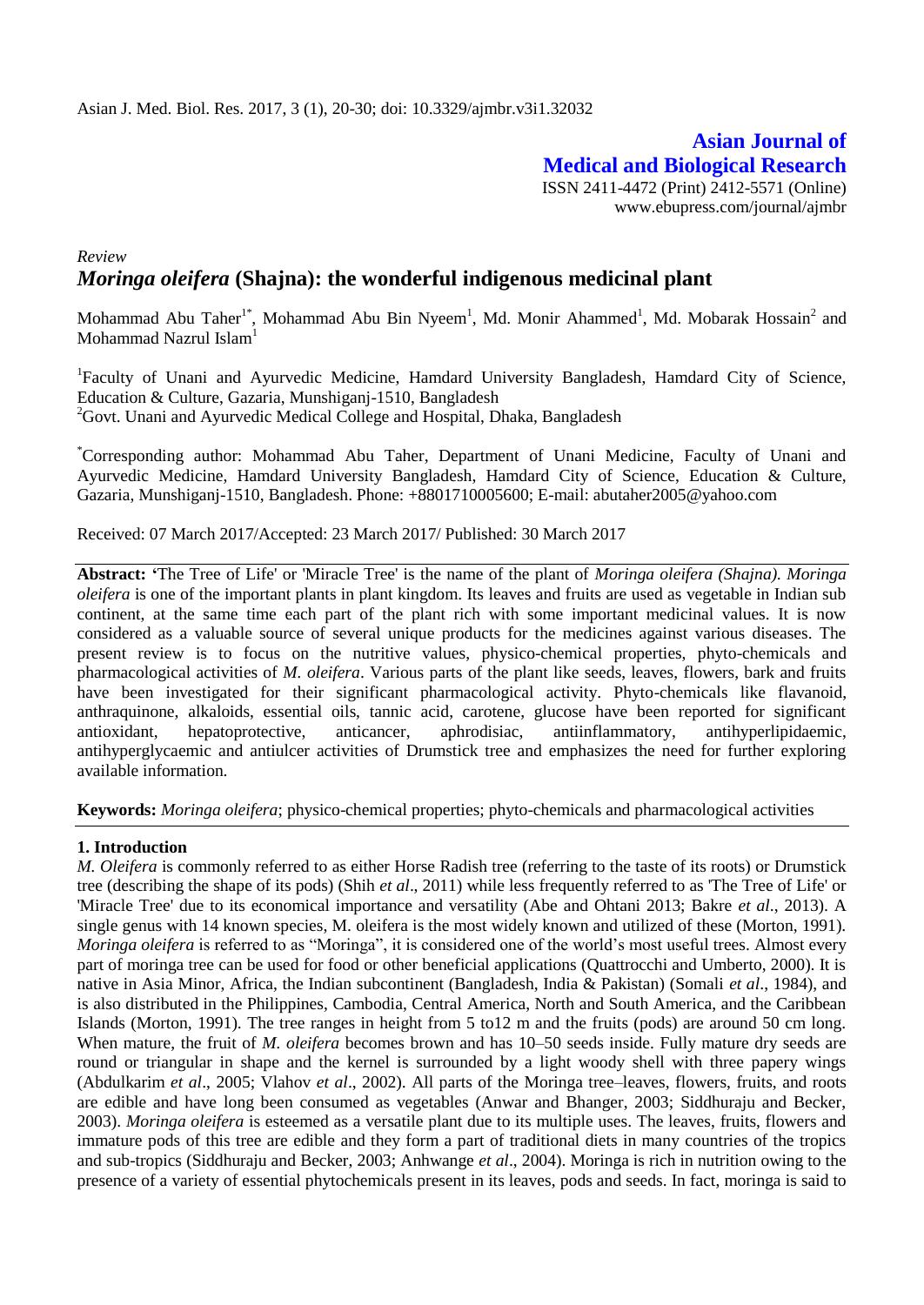provide 7 times more vitamin C than oranges, 10 times more vitamin A than carrots, 17 times more calcium than milk, 9 times more protein than yoghurt, 15 times more potassium than bananas and 25 times more iron than spinach (Rockwood *et al*., 2013). Various parts of the plants such as leaves, roots, seeds, barks, fruits, flowers and immature pods act as cardiac and circulatory stimulants, possess antipyretic, antiepileptic, antiinflammatory and antiulcer (Pal *et al*., 1995).

The leaves of *M. oleifera* are a good source of protein, vitamin A, B and C and minerals such as calcium and iron (Dahot, 1988). The leaves are outstanding as a source of vitamins A when raw as a source of vitamin C. They are also good sources of vitamin B and are among the best plant sources of minerals (Talhaliani and Kar, 2000). Moringa leaves have been consumed by Asian people for millennia as a healthy food product. Studies from other countries indicate that the leaves have immense nutritional value such as phytochemicals, vitamins, minerals, and amino acids (Anwar *et al*., 2007; Busani *et al*., 2011). Moringa leaves are known to have a high content of essential amino acids, proteins, minerals and vitamins, hence an ideal nutritional supplement (Fletcher, 1998). Many evidences exposed in which *M. oleifera* experienced several drug actions including antibacterial (Dayrit *et al*., 1990), antifungal, anti-inflammatory and diuretic activities (Cáceres *et al*., 1992). Moringa seeds have long been used by the public as a tasty vegetable and water purifier because of its coagulant properties (Ayotunde *et al*., 2011). Other moringa plant parts like flowers, roots, and bark also have good nutritional and therapeutic value (Olushola, 2006).

*Moringa oleifera* seed oil is pleasant tasting, highly edible (Lowell, 1999) and resembles olive oil in its fatty acid composition (Ramachandran *et al*., 1980). The characteristics of *M. oleifera* seed oil can be highly desirable especially with the current trend of replacing polyunsaturated vegetable oils with those containing high amounts of monounsaturated acids (Corb-ett, 2003). High oleic acid vegetable oils have been reported to be very stable even in highly demanding applications like frying (Warner and Knowlton, 1997).

The root from the young plant can also be dried and grounded for use as a hot seasoning base with a flavor similar to that of the horseradish. This is why Moringa tree has been given the name "Horseradish tree". A tasty hot sauce from the roots can also be prepared by cooking them in vinegar (Deleveau and Boiteau, 1980). The root bark of *Moringa oleifera* contains 2 additional alkaloids (total alkaloids, 0.1%), viz. moringine, which is identical to benzylamine, and moringinine, belonging to the sympathomimetic group of bases. In addition, traces of an essential oil with a pungent smell, phytosterol, waxes, and resins are found in the moringa plant, and it contains a rich and rare combination of zeatin, quercetin, beta-sitosterol, caffeoylquinic acid, pterygospermin, and kaempferol (Hsu *et al*., 2006). Fruit (pod)/drum sticks and leaves have been used to combat malnutrition, especially among infants and nursing mothers for enhancing milk production (Dillard and Bruce German, 2000; Estrella *et al*., 2000) and also regulate thyroid hormone imbalance (Pal *et al*., 1995), (Tahiliani and Kar, 2000).

#### **2. Plant description**

*Moringa oleifera*, known popularly as *drumstick tree*, is a tropical plant grown for its nutritious leafy-greens, flower buds, and mineral-rich green fruit pods. It is a well-recognized member in the Moringaceae family of trees, and thought to be originated in the sub-Himalayan forests of the Indian subcontinent. It possesses horseradish-like root and, hence, known to the western world as horseradish tree.

### **3. Classification of plant**

Kingdom: Plantae Order: Brassicales Family: Moringaceae Genus: Moringa Species: *Moringa oleifera* Synonyms: *Guilandina moringa* L.

#### **4. Different vernacular name**

Bengali: Sajina, Sajna, Sajne Urdu: Sehjan Hindi: Shajoma, Mungna Gujarati: Sargavo, Sekato, Saragavo Parna Kan.: Neegge, Nugge ele Tamil: Murungai, Murungai Iali Marathi: Sevaga, Segata, Segata pana, Shewgachi pane Orissa: Sajana, Munga, Munika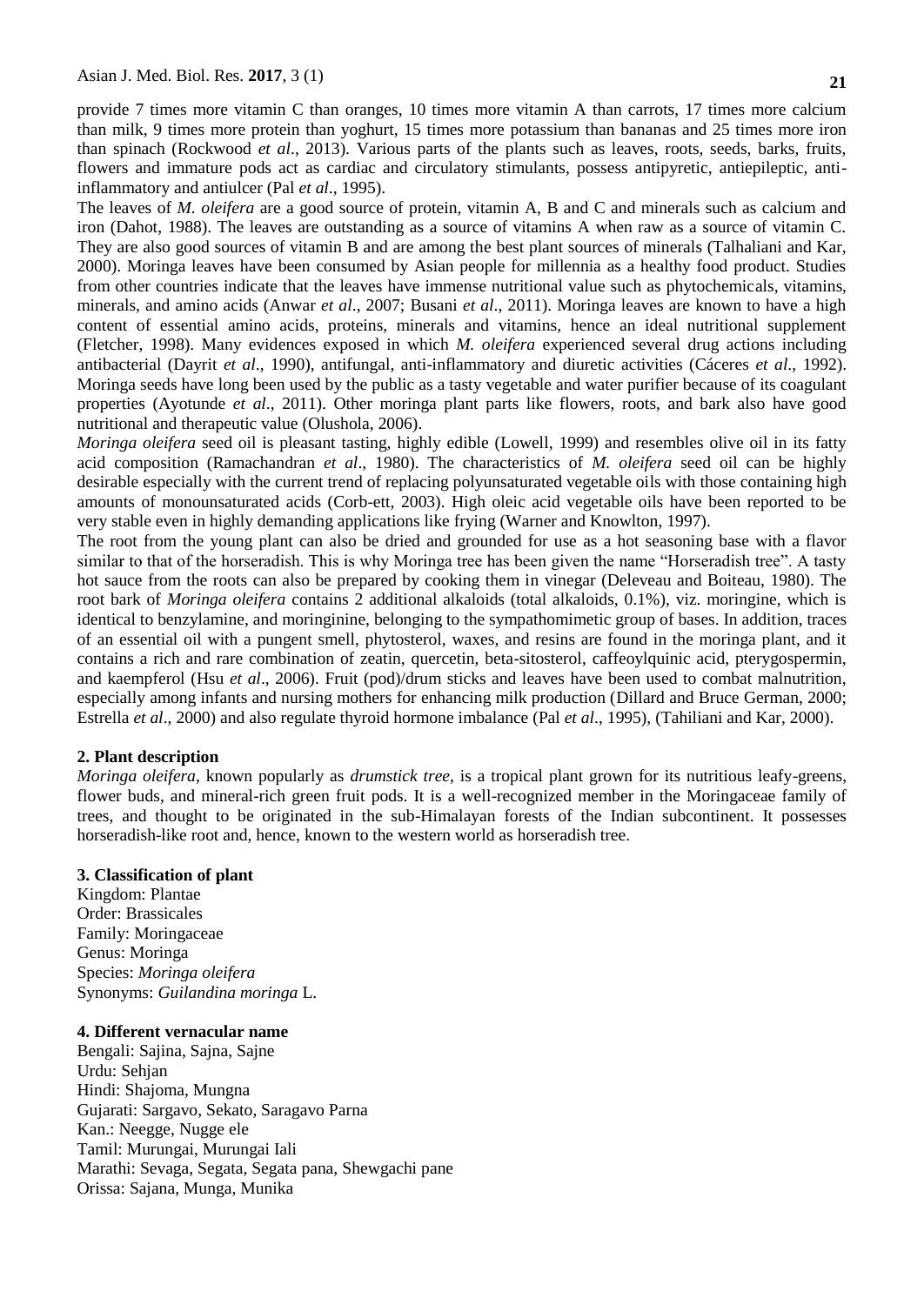Punjabi: Sohanjana Telugu: Munaga Aku Philippines: Malunggay French: Acacia blanc, Neverdie, Moringa ailé, Ben ailé, Pois quenique German: Pferderettichßaum, Meerrettichßau Indonesian: kelor Malay: Sajina, Merunggai Nepali: Shobhanjan, Sohij

#### **5. Distribution**

Native to India, Arabia, and possibly Africa and the East Indies; widely cultivated and naturalized in tropical Africa, tropical America, Sri Lanka, India, Mexico, Malabar, Malaysia and the Philippine Islands.

| Nutritive value per 100 g. Percentages of daily-recommended values are marked in brackets. |                            |                              |  |  |
|--------------------------------------------------------------------------------------------|----------------------------|------------------------------|--|--|
| Principle                                                                                  | <b>Nutrient value-Pods</b> | <b>Nutrient value-Leaves</b> |  |  |
| Energy                                                                                     | 37 Kcal (2%)               | 64 Kcal (3%)                 |  |  |
| Carbohydrates                                                                              | $8.53$ g $(6.5\%)$         | 8.28% (6%)                   |  |  |
| Protein                                                                                    | $2.10$ g $(4%)$            | 9.40 g(17%)                  |  |  |
| <b>Total Fat</b>                                                                           | $0.20$ g $(1\%)$           | $1.40\%$ (7%)                |  |  |
| Cholesterol                                                                                | $0 \text{ mg } (0\%)$      | $0 \text{ mg } (0\%)$        |  |  |
| Dietary Fiber                                                                              | 3.2 g(8%)                  | $2.0$ g $(5%)$               |  |  |
| <b>Vitamins</b>                                                                            |                            |                              |  |  |
| Folates                                                                                    | 44 µg (11%)                | 40 μg (10%)                  |  |  |
| Niacin                                                                                     | $0.680$ mg $(4%)$          | $2.220$ mg $(14%)$           |  |  |
| Pyridoxine                                                                                 | $0.120$ mg $(9\%)$         | 1.200 mg (92%)               |  |  |
| Riboflavin                                                                                 | $0.074$ mg $(6%)$          | $0.660$ mg $(51\%)$          |  |  |
| Thiamin                                                                                    | $0.053$ mg $(4.5\%)$       | $0.257$ mg $(21.5\%)$        |  |  |
| Vitamin A                                                                                  | 74 IU (2.5%)               | 7564 IU (252%)               |  |  |
| Vitamin C                                                                                  | 141mg (235%)               | 51.7 mg (86%)                |  |  |
| <b>Electrolytes</b>                                                                        |                            |                              |  |  |
| Sodium                                                                                     | 42 mg (3%)                 | $9 \text{ mg } (0.5\%)$      |  |  |
| Potassium                                                                                  | 461 mg (10%)               | 337 mg (7%)                  |  |  |
| <b>Minerals</b>                                                                            |                            |                              |  |  |
| Calcium                                                                                    | 30 mg (3%)                 | 185 mg (18.5%)               |  |  |
| Iron                                                                                       | $0.36$ mg $(4.5\%)$        | $4.00$ mg $(50\%)$           |  |  |
| Magnesium                                                                                  | 45 mg (11%)                | 147 mg (37%)                 |  |  |
| Phosphorus                                                                                 | 50 mg (9%)                 | 112 mg (20%)                 |  |  |
| Selenium                                                                                   | 8.2 µg (15%)               | $0.9 \mu g$ (1.5%)           |  |  |
| Zinc                                                                                       | $0.45$ mg $(4%)$           | $0.60$ mg $(5%)$             |  |  |

#### **6. Nutritive value of** *M. oleifera*

(Source: USDA National Nutrient data base)

#### **7. Characteristic features of** *Moringa oleifera*

*Moringa oleifera* is a tree that is sometimes called the Tree of Life or a Miracle Tree. *Moringa oleifera* is a small, graceful, deciduous tree with sparse foliage, often resembling a leguminous species at a distance, especially when in flower, but immediately recognized when in fruit. The tree grows to 8 m high and 60 cm dbh. Bole crooked, often forked from near the base. Bark smooth, dark grey; slash thin, yellowish. Twigs and shoots shortly but densely hairy. Crown wide, open, typically umbrella shaped and usually a single stem; often deep rooted. The wood is soft (Orwa *et al*., 2009).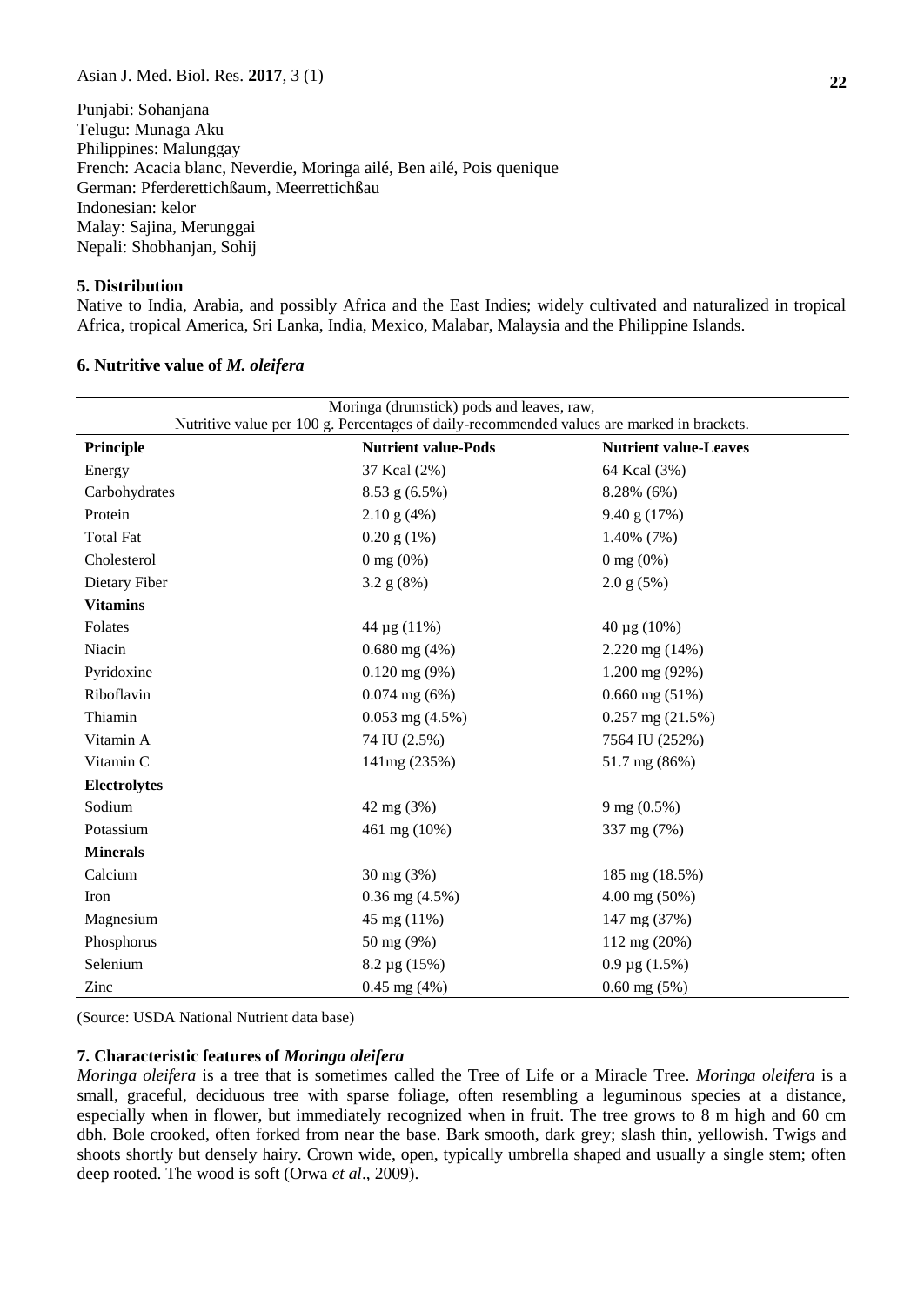## **7.1. Leaves**

The large alternately arranged leaves are borne on petioles 4-15 cm long. These leaves are tri-pinnate and usually 25-60 cm long, but they may occasionally be as small as 6.5 cm long and as large as 90 cm long. The leaves have 5-11 main branches that are pulvinate.

# **7.2. Fruits**

In appearance, the Moringa tree's fruit resembles long, thin beans or pea pods. During vegetative growth they are white in color, changing to brown when they reach maturity. The seeds inside, which are as highly prized by local populations as the fruit, number between 5 to 20 per fruit. The fruit itself is characterized by a taste that can be described as similar to asparagus. Moringa tree fruit look somewhat like drumsticks, which is why it is sometimes referred to as the "drumstick tree".

## **7.3. Flowers**

The fragrant *Moringa oleifera* flowers are creamy white in color, with yellow stamens. The flowers average about one inch in diameter and they first bloom when the tree is eight months old, and after that, *Moringa oleifera* blooms every year from the month of April until September.

## **7.4. Seeds**

Moringa seeds are obtained from the pods of the moringa tree (*Moringa oleifera*) or the drumstick tree. Fresh and raw moringa seeds are quite tender, but as soon as they get dried, they become hard and start resembling small beans. The grayish-white seeds with unique wing-like structures can be steamed, boiled or roasted for various purposes.

## **7.5. Other parts of** *M. oleiferea*

It has a large underground rootstock and normally a single main trunk with a wide, open and typically umbrellashaped crown. The trunk is generally 10-45 cm wide and covered in a pale-grey bark, but may occasionally reach up to 60 cm in diameter. Each of these branches is borne on a stalk 1-3 cm long and has 5-11 smaller branches.



**Figure 1. Leafs and fruits of drum-stick.**

## **8. Chemical constituents**

**Table 1. Phytochemical constituents isolated from** *Moringa oleifera* **Lam (Mehta** *et al***., 2003).**

| Parts          | <b>Phytochemical constituents</b>                                                                                           |  |  |  |
|----------------|-----------------------------------------------------------------------------------------------------------------------------|--|--|--|
| Roots          | $4-(\alpha$ -L-rhamnopyranosyloxy)-benzylglucosinolate and benzylglucosinolate 10                                           |  |  |  |
| <b>Stem</b>    | 4-hydroxymellein, vanillin, $\beta$ -sitosterone, octacosanic acid and $\beta$ -sitosterol 11                               |  |  |  |
| Bark           | $4-(\alpha$ -L-rhamnopyranosyloxy)-benzylglucosinolate 10                                                                   |  |  |  |
| Whole gum      | L-arabinose, D-galactose, D-glucuronic acid, L-rhamnose, D-mannose,<br>D-xylose<br>and                                      |  |  |  |
| exudates       | leucoanthocyanin 12-13                                                                                                      |  |  |  |
| Leaves         | Glycoside niazirin, niazirinin and three mustard oil glycosides, $4-[4^{\circ}-0\text{-}acety]$ - $\alpha$ -L-rhamnosyloxy) |  |  |  |
|                | benzyl] isothiocyanate, niaziminin A and B 14-15                                                                            |  |  |  |
| Mature flowers | D-mannose, D-glucose, protein, ascorbic acid, polysaccharide 16                                                             |  |  |  |
| Whole pods     | Nitriles, isothiocyanate, thiocarbanates, 0-[2'-hydroxy-3'-(2''-heptenyloxy)]-propylundecanoate, 0-                         |  |  |  |
|                | ethyl-4-[ $(\alpha$ -1-rhamnosyloxy)-benzyl] carbamate, methyl-p-hydroxybenzoate and $\beta$ -sitosterol 14-15              |  |  |  |
| Mature seeds   | Crude protein, Crude fat, carbohydrate, methionine, cysteine, $4-(\alpha-L-rhamnopyranosyloxy)$ -                           |  |  |  |
|                | benzylglucosinolate, benzylglucosinolate, moringyne, mono-palmitic and di-oleic triglyceride 10                             |  |  |  |
| Seed oil       | Vitamin A, beta carotene, precursor of Vitamin A 17-18                                                                      |  |  |  |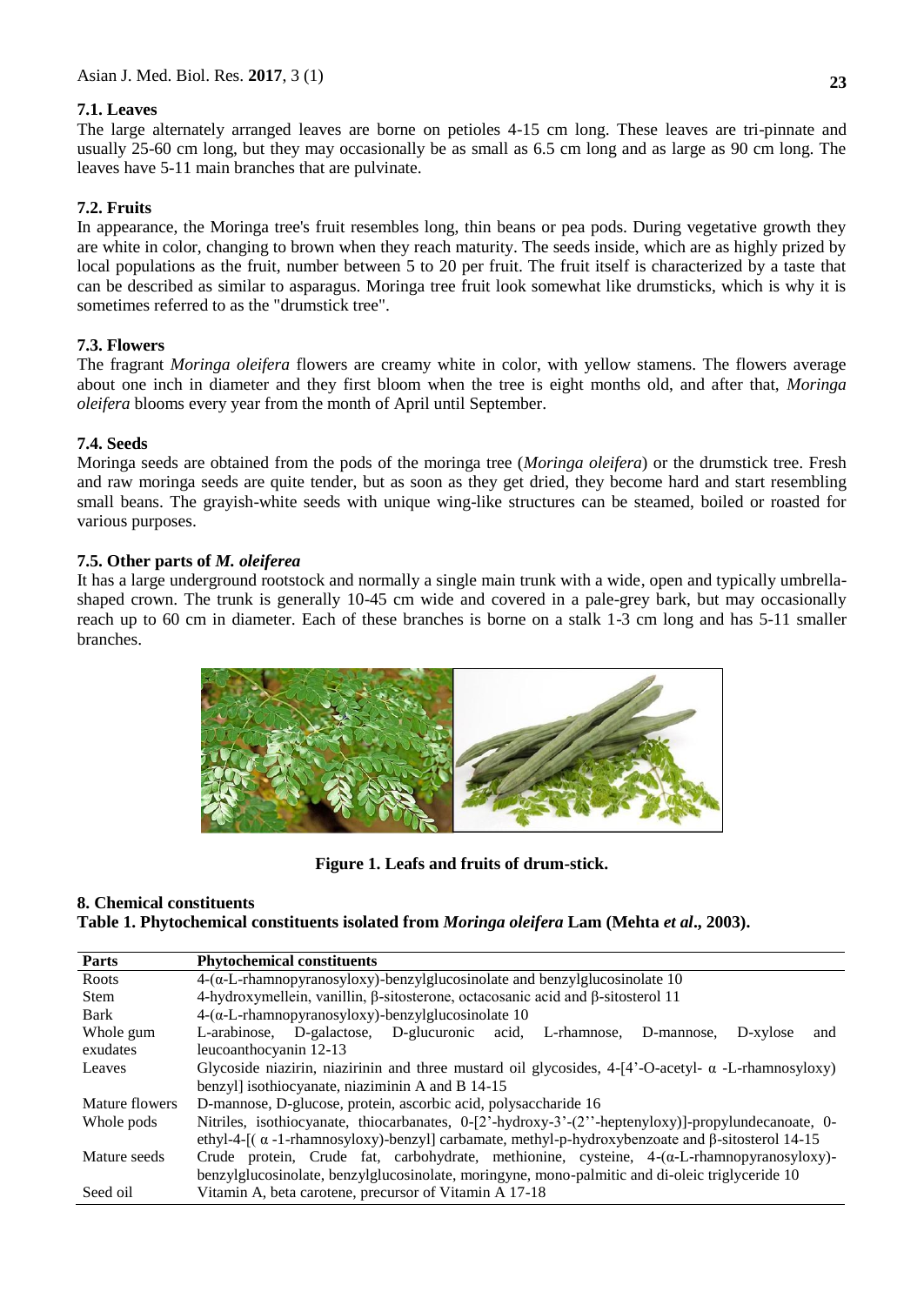| <b>Phytochemical</b> | <b>Aqueous extract</b> | <b>Ethanolic extract</b> |
|----------------------|------------------------|--------------------------|
| Flavonoid            | $3.56 \pm 0.03$        | $3.83 \pm 0.02*$         |
| Anthraquinone        | $11.68 \pm 0.04*$      | $10.86 \pm 0.06$         |
| Alkaloids            | $3.07 \pm 0.00*$       | $2.26 \pm 0.04$          |
| Saponins             | $1.46 \pm 0.03$        | $1.72 \pm 0.05*$         |
| <b>Steroids</b>      | $3.21 \pm 0.00*$       | $3.12 \pm 0.02$          |
| Terpenoids           | $4.84 \pm 0.05*$       | $4.26 \pm 0.06$          |
| Cardiac glycoside    | $0.36 \pm 0.03*$       | $0.19 \pm 0.02$          |
| Anthocyanin          | $0.06 \pm 0.00*$       | $0.05 \pm 0.00$          |
| <b>Tannins</b>       | $9.36 \pm 0.04*$       | $9.19 \pm 0.02$          |
| Carotenoids          | $1.16 \pm 0.05*$       | $0.08 \pm 0.02$          |

**Table 2. Quantitative Phytochemical Result of the Aqueous and Ethanolic Leaf Extracts of** *Moringa oleifera* **(Nweze** *et al***., 2014).**

\* significant at  $P < 0.05$ 

## **9. Physico-chemical properties of** *M. oleifera*

The *Moringa oleifera* was analyzed for proximate analysis and the results in showed in the following table.

**Table 3. Proximate analysis of** *Moringa oleifera* **leaves (Sobhy** *et al***., 2015).**

| <b>Proximate analysis</b> | Nutrient Conc. (g.100g-1) |
|---------------------------|---------------------------|
| Moisture                  | $10.74g.100g-1\pm0.05$    |
| Ash                       | $4.56g.100-1\pm0.13$      |
| Fiber                     | $11.23g.100-1\pm0.16$     |
| Protein                   | 9.38g.100g-1 $\pm$ 0.23   |
| Lipid                     | $7.76g.100g-1\pm0.21$     |
| Carbohydrate              | 56.33g.100g-1 $\pm$ 0.27  |
| Energy (K Cal)            | $332.68 \pm 0.06$         |

**Table 4. Proximate composition (mg/100g) of raw and defatted** *Moringa oleifera* **seeds (Peter and Alikwe, 2014).**

| <b>Nutrients</b>              | <b>Raw samples</b> | <b>Defatted samples</b> |
|-------------------------------|--------------------|-------------------------|
| Moisture contents             | $9.97 \pm 0.09a$   | $9.40 \pm 0.10b$        |
| Protein                       | $35.97 \pm 0.19a$  | $17.13 \pm 0.13 b$      |
| Crude fat                     | $38.67 \pm 0.03a$  | $8.57+0.18b$            |
| Ash                           | $3.87 \pm 0.09a$   | $3.47 + 0.07a$          |
| Crude fibre                   | $2.87 \pm 0.03a$   | $3.33 \pm 0.09a$        |
| Carbohydrates (By difference) | $8.67 \pm 0.12a$   | $57.77 \pm 0.12$ b      |

Values are means (±SEM) of triplicate samples. Means with different superscripts in the same row show significant difference ( $P < 0.05$ ).

#### **10. Pharmacological studies**

#### **10.1. Anti-inflammatory**

*Moringa oleifera* seeds of hydro-alcoholic extract (MSHE) and its chloroform fraction (MCF) were effective to reduce weight of distal colon (8 cm) as a marker for inflammation and tissue edema. Three doses of MSHE and two greater doses of MCF (100 and 200 mg/kg) were effective to reduce ulcer severity, area, and index as well as mucosal inflammation severity [\(Mohsen Minaiyan](http://www.ncbi.nlm.nih.gov/pubmed/?term=Minaiyan%20M%5BAuthor%5D&cauthor=true&cauthor_uid=25050310) *et al*., 2014). Hot water infusions of flowers, leaves, roots, seeds and bark also showed anti-inflammatory activity against carrageenan-induced hind paw edema. The seed infusion showed anti-inflammatory and diuretic activity at 1000 mg/kg (Caceres *et al*., 1992).

#### **10.2. Antioxidant**

Aqueous extract of *Moringa oleifera* exhibited strong scavenging effect on 2, 2-diphenyl-2-picryl hydrazyl (DPPH) free radical, superoxide, nitric oxide radical and inhibition of lipid per oxidation. The free radical scavenging effect of *Moringa oleifera* leaf extract was comparable with that of the reference antioxidants (Sreelatha and Padma, 2009). The oil from the dried seeds showed higher antioxidant activity than butylated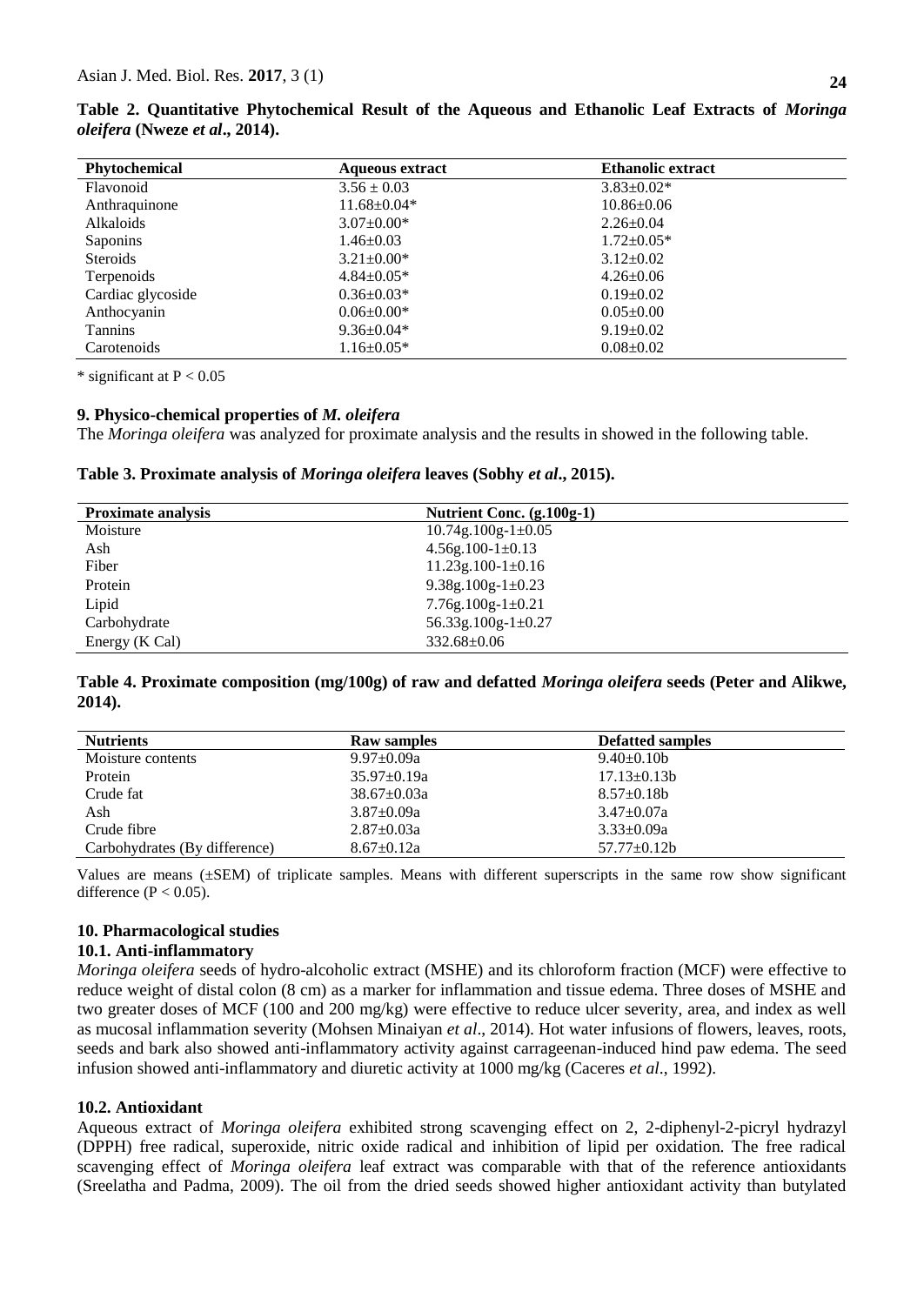#### Asian J. Med. Biol. Res. **2017**, 3 (1)

hydroxyl toluene and alpha-tocopherol (Lalas and Tsaknis, 2002). Aqueous, methanol (80%) and ethanol (70%) extracts of freeze-dried leaves showed radical scavenging and antioxidant activities. All the extracts were capable of scavenging peroxyl and superoxyl radicals. The major bioactive compounds of phenolics were found to be flavonoid groups such as quercetin and kaempferol. The drumstick leaves are found to be a potential source of natural antioxidants (Siddhuraju and Becker, 2003).

### **10.3. Antimicrobial activities**

The aqueous and methanol extracts of the seeds of *Moringa oleifera* and the seeds of Mormordica charantia were screened for their antimicrobial activity against three human pathogenic bacterial strains and three fungal strains by agar-well diffusion assay. The pattern of inhibition varied with the solvent used for extraction and the microorganisms tested (Shoba *et al*., 2014). Moringa roots have antibacterial activity and are reported to be rich in antimicrobial agents. These are reported to contain an active antibiotic principle, pterygospermin which has powerful antibacterial and fungicidal effects (Fahey *et al*., 2001).

The antimicrobial activity of leaves, root, bark and seeds were also investigated against bacteria, yeast, dermatophytes and helminths pathogenic to man. The fresh leaf juice and aqueous extract of seeds inhibited the growth of Pseudomonas aeruginosa and Staphylococcus aureus (Caceres *et al*., 1991). The seed extract exhibited significant antibacterial activity against pyodermia (skin infection) causing bacterium, S. aureus in experimental mice (Caceres and Lopez, 1991).

### **10.4. Cardiovascular activities**

Biochemical study of 15 days for evaluation of cardiac activity of methanolic extract of *Moringa oleifera* roots on cardiac enzymes and cytosolic Ca 2+ level was also performed. Methanolic extract of *Moringa oleifera* showed significant (p<0.001) increased in force of contraction and cardiac output in normal and hypodynamic heart preparations. These activities were inhibited by propranolol which indicates its sympathomimetic activity. It significantly increased cytoplasmic Ca 2+ level after 15 day treatment (Ganatra, 2012). The alkaloids obtained by fractionation of the water extract of the leaves converted into their salt form, were tested for their activity on the isolated frog heart. The total alkaloidal salts were found to produce a negative inotropic effect on the isolated perfused frog heart. This activity was further characterized by testing it on the isolated guinea pig ileum (Dangi, 2002).

#### **10.5. Antihyperlipidaemic activities**

Albino Wistar rats were fed with methanolic extract of *M. oleifera* (150, 300 and 600 mg/kg, *p.o*.) and simvastatin (4 mg/kg, *p.o*.) along with hyperlipidemic diet for 30 days. *Moringa oleifera* and simvastatin were found to lower the serum cholesterol, triacylglyceride, VLDL, LDL, and atherogenic index, but were found to increase the HDL as compared to the corresponding high fed cholesterol diet group (control) (Pankaj *et al*., 2010). Fruits of *M. oleifera* were reported to possess hypolipidaemic effect. They were found to lower the serum cholesterol, phospholipid, triglyceride, VLDL, LDL, cholesterol to phospholipid ratio and atherogenic index in hypercholesterolaemic rabbits, but were found to increase the HDL ratio (HDL/HDL-total cholesterol) as compared to the corresponding control groups (Mehta *et al*., 2003).

#### **10.6. Antifertility activities**

The work deals with antifertility effect of the alcoholic extract of *Moringa oleifera* stem bark in female albino rats. The effect of alcoholic extract of *M. oleifera* stem bark on estrogenic activity and estrous cycle was observed to confirm the antifertility activity (*Varsha and Dineshr, 2015).* Bark of drumstick tree was screened for its antifertility effect on early pregnancy in albino rats. The aqueous extract of root and bark at a dose of 200 mg/kg and 400 mg/kg, respectively showed post-coital antifertility effect in rat and also induced foetal resorption at late pregnancy (Prakash *et al*., 1987).

#### **10.7. Anticancer activities**

Paste of drumstick leaves has been screened for its influence on the carcinogen detoxifying glutathione-Stransferase (GST) in Swiss mice. It increased GST activity by more than 78% in the stomach, liver and oesophagus and show protective activity against carcinogenesis. The crude ethanolic extract of seeds exhibited anti-tumour activity against Epstein-Barr virus-early antigen (EBV-EA) (Guevara, 1999).

It has been found that niaziminin a thio-carbamate from the leaves of *M. oleifera*, exhibits inhibition of tumorpromoter-induced Epstein–Barr virus activation. On the other hand, among the isothiocyanates, naturally occurring 4-[(4′-O-acetyl-α-i-rhamnosyloxy) benzyl], significantly inhibited tumor-promoter-induced Epstein–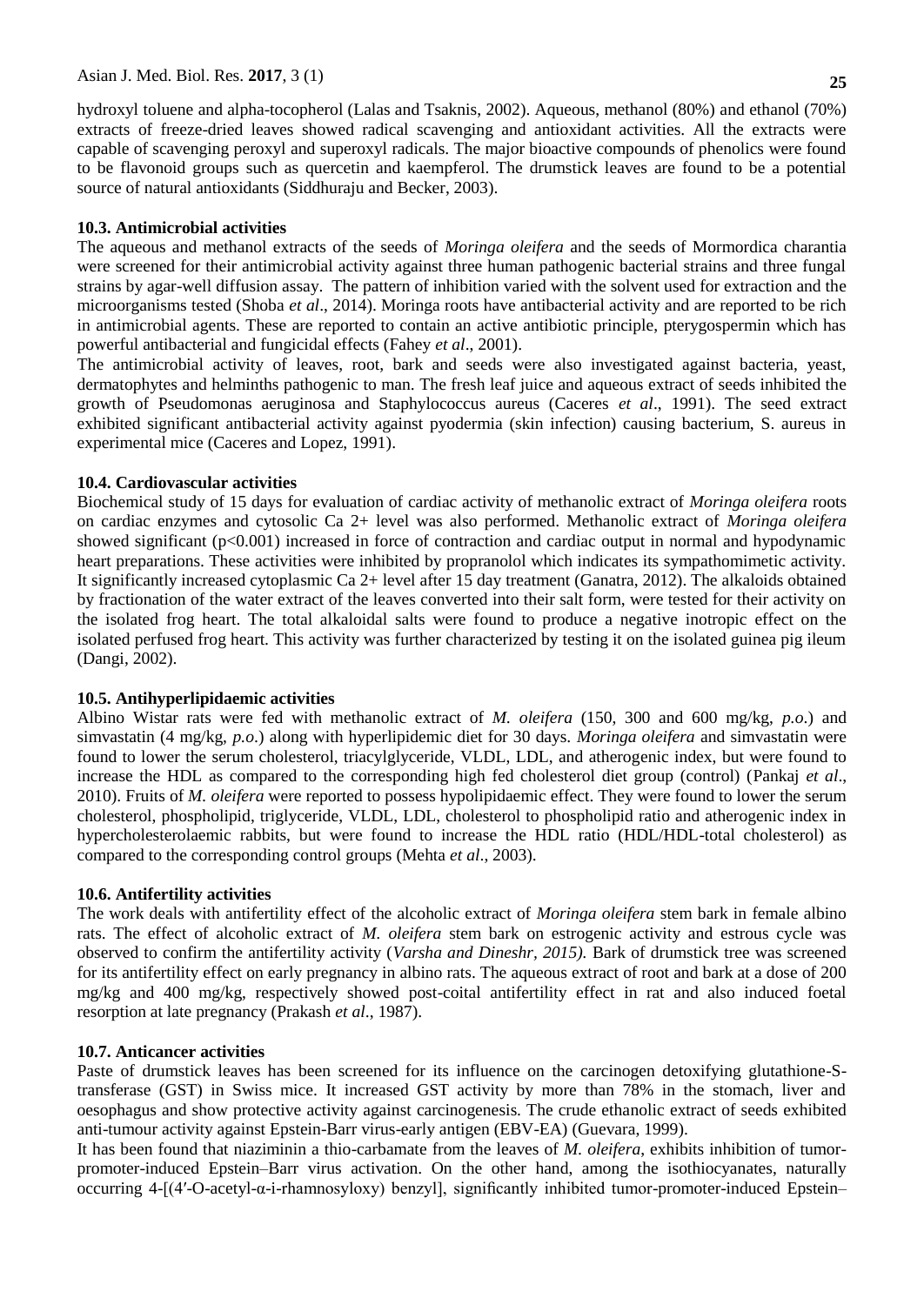Barr virus activation, suggesting that the isothiocyano group is a critical structural factor for activity (Murakami *et al*., 1998).

## **10.8. Antitumor activities**

Moringa leaves to be a potential source for antitumor activity. O Ethyl-4- $(\alpha$ -L-rhamnosyloxy) benzyl carbamate together with 4(α-L-rhamnosyloxy)-benzyl isothiocyanate, niazimicin and 3-O-(6′-O-oleoyl-β-Dglucopyranosyl)-β-sitosterol have been tested for their potential antitumor promoting activity using an in vitro assay which showed significant inhibitory effects on Epstein–Barr virus-early antigen (Makonnen *et al*., 1997). *Moringa oleifera* leaf extract revealed antitumor, antigenotoxic and anticytotoxic activities in EST-mice. (Wagdy *et al*., 2014).

## **10.9. Antihepatotoxic activities**

The methanol fraction of *M. oleifera* leaf extract showed antiulcerogenic and hepatoprotective effects in rats (Pal *et al*., 1995a). Oral administration of an ethanolic extract of *M. oleifera* leaves showed a significant protective action made evident by its effect on the levels of glutamic oxaloacetic transaminase (aspartate aminotransferase), glutamic pyruvic transaminase (alanine aminotransferase), alkaline phosphatase, and bilirubin in the serum; lipids, and lipid peroxidation levels in liver (Pari *et al*., 2002). Treatment with *M. oleifera* @ 500 mg/kg significantly (p<0.01) decreased the elevated ALP, AST, ALT, LPO levels and increase in SOD levels, and as compared to cadmium chloride treated group [\(Reetu](http://www.ncbi.nlm.nih.gov/pubmed/?term=Toppo%20R%5BAuthor%5D&cauthor=true&cauthor_uid=27047130) *et al*., 2015).

## **10.10. Antiulcer activities**

The methanolic extract of drumstick leaves inhibited gastric lesion formation induced by aspirin, serotonin or indomethacin in rats (Kumar and Pari, 2003). The methanolic extract of flower buds showed antiulcerogenic activity against aspirin induced gastric ulcer at a dosage of 4g/kg body weight (Pal, 1995). The methanol fraction of *M. oleifera* leaf extract showed antiulcerogenic and hepatoprotective effects in rats (Pal *et al*., 1995a).

## **10.11. Antispasmatic activities**

The antispasmodic activity was demonstrated using isolated duodenum. The seed infusion showed a significant inhibition of acetylcholine-induced contraction (Cáceres *et al*., 1992). *M. oleifera* roots have been reported to possess antispasmodic activity. Moringa leaves have been extensively studied pharmacologically and it has been found that the ethanol extract and its constituents exhibit antispasmodic effects possibly through calcium channel blockade. The antispasmodic activity of the ethanol extract of *M. oleifera* leaves has been attributed to the presence of 4- $\Box$ -(L-rhamnosyloxy) benzyl $\Box$ - o-methyl thiocarbamate 3 (trans), which forms the basis for its traditional use in diarrhea. Moreover, spasmolytic activity exhibited by different constituents provides pharmacological basis for the traditional uses of this plant in gastrointestinal motility disorder (Gilani *et al*., 1994).

## **10.12. Antihyperglycaemic activities**

The results showed that after one week of treatment, 77.78% and 88.9% of the animals in mistletoe and moringa treated diabetic groups became normoglycemic, respectively (Adeeyo *et al*., 2013). The blood glucose levels and the corresponding insulin levels in response to drumstick leaves in southern India were compared to the levels achieved in response to 75g of glucose in non-insulin dependent diabetes mellitus patients. The blood glucose response was 56% compared to 75g of glucose. It was concluded that the reduced blood glucose response to drumstick leaves is not due to insulin secretion (William *et al*., 1993).

## **10.13. Aphrodisiac activities**

Aqueous, alcohol and chloroform extract of M. oliefera seed enhance sexual behaviour in male rats (Varsha *et al*., 2013). The effect of M.oleifera leaves extract on male sexual behaviors in animal model of sexual dysfunction. Moreover, the possible underlying mechanisms were also investigated. Approach: Male Wistar rats, weighing 200-250 g, had been orally given M.oleifera leaves extract at doses of 10, 50 and 250 mg kg−1BW once daily at 30 min before the exposure to 12-h immobilization stress for 14 days. They were assessed male sexual behaviors including mounting, intromission and ejaculation numbers and latencies after single administration and every 7 days until the end of experiment (Thawatchai *et al*., 2012).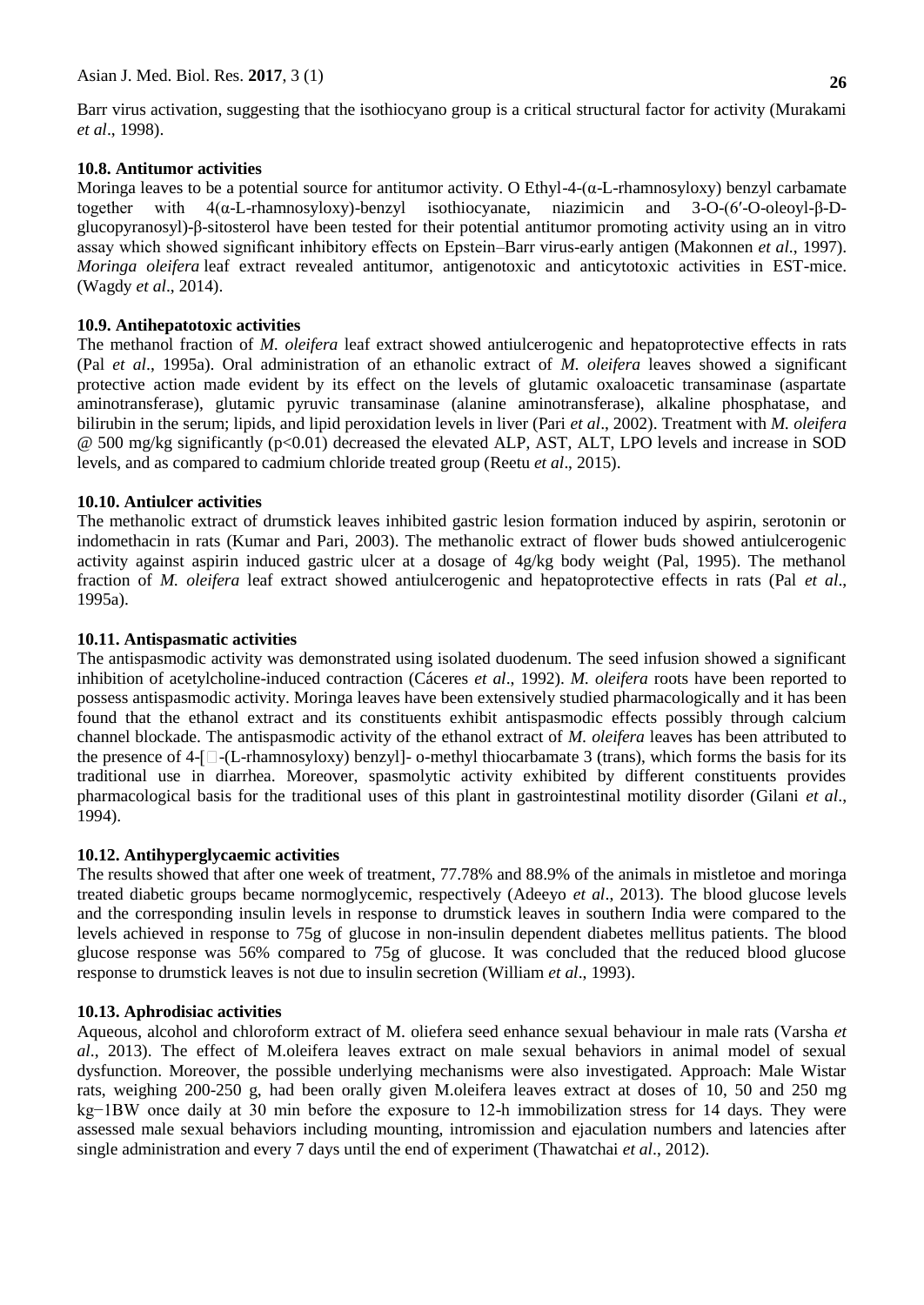### **10.14. Abortifacient activities**

Dried powder of leaf extract of common Indian plant *Moringa oleifera* of Moringaceae family was tested experimentally in albino rats in our laboratory for its antifertility activity. Cant per cent abortifacient activity was found when administered orally in aqueous solution at dose of 175 mg/kg body weight daily to Charles foster strain albino rats from days 5-10 post mated [\(Sethi](http://www.ncbi.nlm.nih.gov/pubmed/?term=Sethi%20N%5BAuthor%5D&cauthor=true&cauthor_uid=22557610) *et al*., 1988). *M. oleifera* leaves may be abortifacient and it abortifacient potential occur in the 1st trimester of pregnancy (Ekhator and Osifo, 2015).

### **10.15. Reduce Arsenic toxicity**

*M. oleifera* leaves also prevented the arsenic-induced perturbation of serum butyryl cholinesterase activity, total cholesterol and high density lipoprotein cholesterol (Sheikh *et al*., 2014).

### **10.16. Hyperthyroidism activities**

The aqueous leaf extract of *Moringa oleifera* was evaluated for its ameliorative effect in the regulation of thyroidism in rat model. Male albino rats of 120-150 g were treated orally with doses of 500mg/kg body weight (b.w.) and 250 mg/ kg b.w. of aqueous extract of *Moringa oleifera* leaf. Results show that T3 and T4 were increased and TSH was decreased significantly  $(p>0.05)$  at high doses compared to those in the control group (Wazida *et al*., 2013). *Moringa oleifera* leaf extract has been observed to decrease the conversion of T4 to T3 in female but not in male adult Swiss rats, therefore increasing the T4/T3 ratio (Tahiliani *et al*., 2000), indicating a potential use for therapy of hyperthyroidism. Similar effects were observed with *Aegle marmelos* extract, which was observed to decrease T3 with an increase in T4 serum concentration in male mice (Kar *et al*., 2002)

### **11. Conclusions**

*Moringa oleifera* (Shajna) is a wonderful tree in plant kingdom. It is not only the possess the rich of nutritive values (e.g vitamin, mineral, protein, energy, carbohydrate and electrolyte) but contains a lot of medicinal value with important chemical constituents also. The present review shows the total description of moringa plants and their chemicals compositions, physico-chemical properties, pharmacological activities and how people are benefitted and how many experiments have been done by the drumstick. Different researches and studies for drumstick applications will be carried out in this regard.

#### **Conflict of interest**

None to declare.

### **References**

- Abdulkarim SM, K Long, OM Lai, SKS Muhammad and HM Ghazali, 2005. Some physico-chemical properties of *Moringa oleifera* seed oil extracted using solvent and aqueous enzymatic methods. Food Chem., 93: 253- 263.
- Abe R and K Ohtani, 2013. An ethnobotanical study of medicinal plants and traditional therapies on Batan Island, the Philippines. J. Ethnopharmacol., 145: 554-565.
- Adeeyo O, AK Adefule, DA Ofusori, AA Aderinola and EA Caxton-Martins, 2013. Antihyperglycemic effects of aqueous leaf extracts of mistletoe and *Moringa oleifera* in streptozotocin-induced diabetes wistar rats. Diabetologia Croatica., 42-43.
- Aja PM, N Nwachukwu, UA Ibiam, IO Igwenyi, CE Offor and UO Orji, 2014. Chemical Constituents of *Moringa oleifera* Leaves and Seeds from Abakaliki, Nigeria. American Journal of Phytomedicine and Clinical Therapeutics. ISSN 2321 – 2748. Vol 2, Page 310-321.
- Alemayehu Toma and Serawit Deyno, 2014. Phytochemistry and pharmacological activities of *Moringa oleifera*. IJP, 1: 222-231.
- Anhwange BA, VO Ajibola and SJ Oniye, 2004. Chemical studies of the seeds of *Moringa oleifera* (Lam) and Detarium microcarpum (Guill and Sperr). J. Biol. Sci., 4: 711-715.
- Anwar F and MI Bhanger, 2003. Analytical characterization of *Moringa oleifera* seed oil grown in temperate regions of Pakistan. J. Agric. Food Chem., 51: 6558-6563.
- Anwar F, S Latif, M Ashraf and AH Gilani, 2007. *Moringa oleifera*: a food plant with multiple medicinal uses. Phytother Res., 21:17-25.
- Ayotunde EO, OA Fagbenro and OT Adebanyo, 2011. Toxicity of aqueous extract of *Moringa oleifera* seed powder to Nile tilapia (*Oreochromis niloticus*) fingerlings. Int. Res. J. Agric. Sci., 1:142–150.
- Bakre AG, AO Aderibigbe and OG Ademowo, 2013. Studies on neuropharmacological profile of ethanol extract of *Moringa oleifera* leaves in mice. J. Ethnopharmacol., 149:783-789.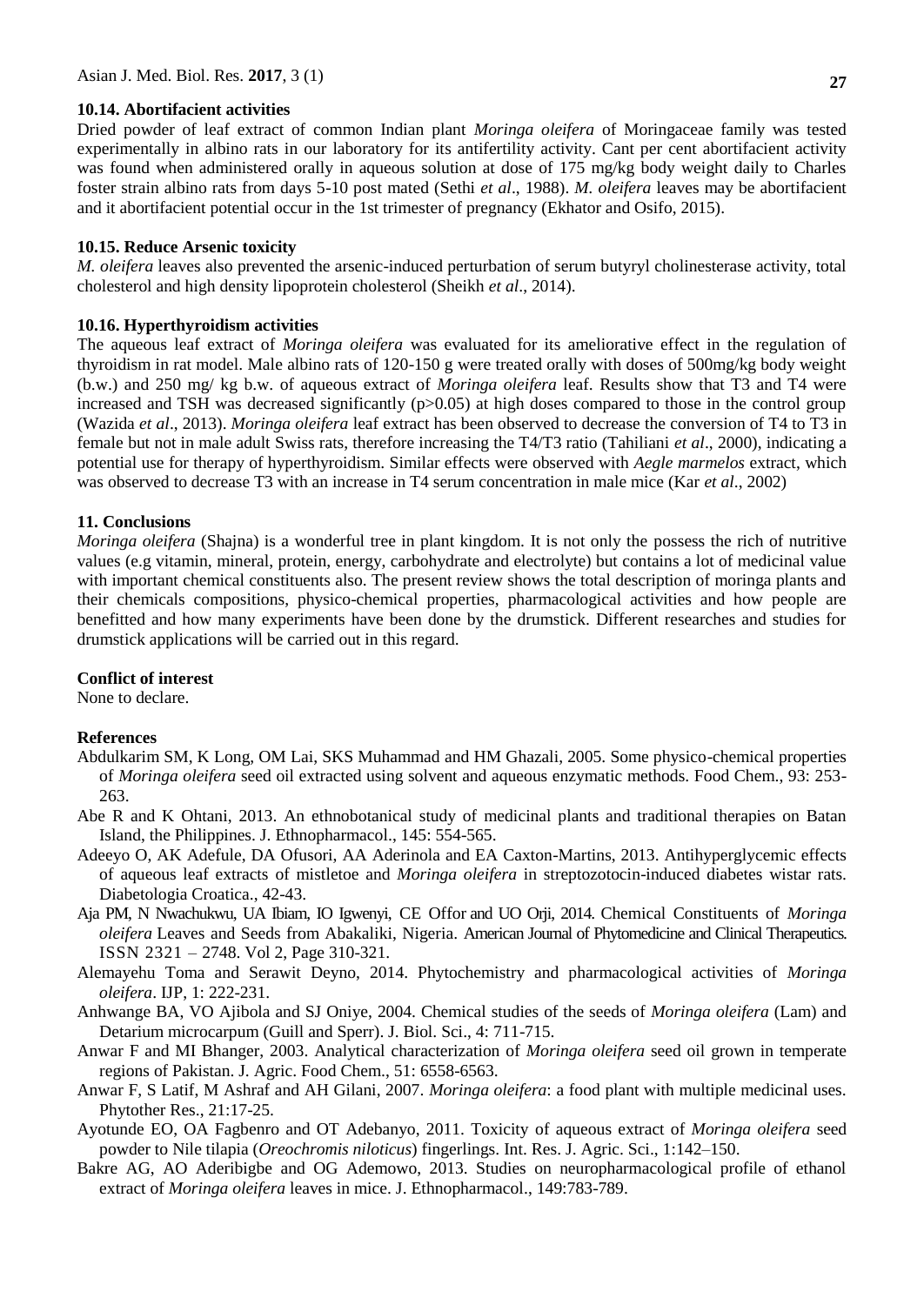- Busani M, PJ Masika, A Hugo and V Muchenje, 2011. Nutritional characterization of Moringa (*Moringa oleifera* Lam.) leaves. Afr. J. Biotechnol., 10: 12925–12933.
- Caceres A and S Lopez, 1991. Pharmacological properties of *Moringa oleifera*: 3. Effect of seed extracts in the treatment of experimental pyodermia. Fitoterapia, 62: 449-450.
- Caceres A, O Cebreva, O Morales, P Miollinedo and P Mendia, 1991. Pharmacological properties of *Moringa oleifera*1: Preliminary screening for antimicrobial activity. J. Ethnopharmacol., 33: 213-216.
- Corbett P, 2003. It is time for an oil change! opportunities for high-oleic vegetables oils. Inform., 14: 480–481.

Dahot MU, 1988. Vitamin contents of flowers and seeds of *Moringa oleifera*. Pak. J. Biochem., 21: 21-24.

- Dangi SY, CI Jolly and S Narayanan, 2002. Antihypertensive activity of the total alkaloids from the leaves of *Moringa oleifera*. Pharm Biol., 40: 144-148.
- Dayrit FM, AD Alcantar and IM Villasenor, 1990. Studies on Moringaoleifera seeds. 1. The antibiotic compound and its deactivation in aqueous solution. Philippine Journal of Science, 119: 23-32.
- Deleveau P and P Boiteau, 1980. Huiles a Interet Pharmacologogue, Cosmetologigue et dietaue iv. Huiles de *Moringa oleifera* Lamk. et.de.M.Droulardii Jumelle. Plantes medicinales et Phytotherapie., 14: 29-33.
- Dillard CJ and J Bruce German, 2000. Phytochemicals: nutraceuticals and human health. *Journal of the Science of Food and Agriculture*, 80: 1744–1756.
- Ekhator CN and UC Osifo, 2015. Abortifacient Efficacy of *Moringa oleifera* Leave: An Experimental Study on Adult Female Wistar Rats. American Journal of Biology and Life Sciences, 3: 269-272.
- Estrella MCP, JBV Mantaring and GZ David, 2000. A double blind randomised controlled trial on the use of malunggay (*Moringa oleifera*) for augmentation of the volume of breastmilk among non-nursing mothers of preterm infants. *The Philippine Journal of Pediatrics*, 49: 3–6.
- Fahey JW, AT Zalcmann and P Talalay, 2001. The chemical diversi and distribution of glucosinolates and isothiocyanates among plants. Phytochemistry, 56: 5–51.
- Fletcher R, 1998. *Moringa oleifera* (the kelor tree). The Australian New Crops Newsletter. Available: http://www.newcrops.uq.edu.au/newslett/ncnl9192.htm.
- Ganatra TH, VT Desai, UH Joshi, PN Bhalodiya, TR Desai and PR Tirgar, 2012. Evaluation of cardiotonic activity of *Moringa oleifera* Roots. International Journal of Phytopharmacology, 3: 209-215.
- Gilani AH, K Aftab and A Suria, 1994. Pharmacological studies on hypotensive and spasmodic activities of pure compounds from *Moringa oleifera*. Phytother Res., 8: 87– 91.
- Guevara AP, C Vargas, H Sakurai, Y Fujiwara, K Hashimoto and T Maoka T, 1999. An anti-tumor promoter from *Moringa oleifera* Lam. Mutation Res., 440: 181-188.
- Kar A, S Panda and S Bharti, 2002. Relative efficacy of three medicinal plant extracts in the alteration of thyroid hormone concentrations in male mice. *J. Ethnopharmacol.,* 81: 281–285.
- Kumar NA and L Pari, 2003. Antioxidant action of *Moringa oleifera* Lam. (Drumstick) against antitubercular drugs induced lipid peroxidation in rats. J. Med. Food, 6: 255-259.
- Lalas S and J Tsaknis, 2002. Extraction and identification of natural antioxidant from the seeds of the *Moringa oleifera* tree variety of Malawi. J. Am. Oil Chemists' Soc., 79: 677-683.
- Lowell J F, 1999. *Moringa oleifera*: Natural nutrition for the tropics. Dakar Senegal: Church World Service.
- Makonnen E, A Hunde and G Damecha, 1997. Hypoglycaemic effect of Moringa stenopetala aqueous extract in rabbits. Phytother Res., 11: 147–148.
- Mehta K, R Balaraman, AH Amin, PA Bafna and OD Gulati, 2003. Effect of fruits of *Moringa oleifera* on the lipid profile of normal and hypercholesterolaemic rabbits. J Ethnopharmacol., 86: 191-195.
- [Mohsen Minaiyan,](http://www.ncbi.nlm.nih.gov/pubmed/?term=Minaiyan%20M%5BAuthor%5D&cauthor=true&cauthor_uid=25050310) [Gholamreza Asghari,](http://www.ncbi.nlm.nih.gov/pubmed/?term=Asghari%20G%5BAuthor%5D&cauthor=true&cauthor_uid=25050310) [Diana Taheri,](http://www.ncbi.nlm.nih.gov/pubmed/?term=Taheri%20D%5BAuthor%5D&cauthor=true&cauthor_uid=25050310) [Mozhgan Saeidi,](http://www.ncbi.nlm.nih.gov/pubmed/?term=Saeidi%20M%5BAuthor%5D&cauthor=true&cauthor_uid=25050310) and [Salar Nasr-Esfahani,](http://www.ncbi.nlm.nih.gov/pubmed/?term=Nasr-Esfahani%20S%5BAuthor%5D&cauthor=true&cauthor_uid=25050310) 2014. Antiinflammatory effect of *Moringa oleifera* Lam. seeds on acetic acid-induced acute colitis in rats. Avicenna J Phytomed., 4: 127–136.
- Morton JF, 1991. The Horse radish tree, Moringa pterygosperma. A boon to arid lands? Economic Botany, 45: 318–333.
- Murakami A, Y Kitazono, S Jiwajinda, K Koshimizu and H Ohigashi, 1998. Niaziminin, a thiocarbamate from the leaves of *Moringa oleifera*, holds a strict structural requirement for inhibition of tumor-promoter-induced Epstein-Barr virus activation. Planta Med., 64: 319–323.
- [N Sethi,](http://www.ncbi.nlm.nih.gov/pubmed/?term=Sethi%20N%5BAuthor%5D&cauthor=true&cauthor_uid=22557610) [D Nath,](http://www.ncbi.nlm.nih.gov/pubmed/?term=Nath%20D%5BAuthor%5D&cauthor=true&cauthor_uid=22557610) [SC Shukla](http://www.ncbi.nlm.nih.gov/pubmed/?term=Shukla%20S%5BAuthor%5D&cauthor=true&cauthor_uid=22557610) and [R Dyal,](http://www.ncbi.nlm.nih.gov/pubmed/?term=Dyal%20R%5BAuthor%5D&cauthor=true&cauthor_uid=22557610) 1998. Abortifacient activity of a medicinal plant "*Moringa oleifera*" in rats. [Anc. Sci. Life,](https://www.ncbi.nlm.nih.gov/pmc/articles/PMC3336641/) 7: 172–174.
- Nweze, Nkechinyere Onyekwere and I Nwafor Felix, 2014. Phytochemical, Proximate and Mineral Composition of Leaf Extracts of *Moringa oleifera* Lam. from Nsukka, South-Eastern Nigeria. IOSR Journal of Pharmacy and Biological Sciences (IOSR-JPBS) e-ISSN: 2278-3008, p-ISSN: 2319-7676. Volume 9, Issue 1 Ver. VI, pp. 99-103.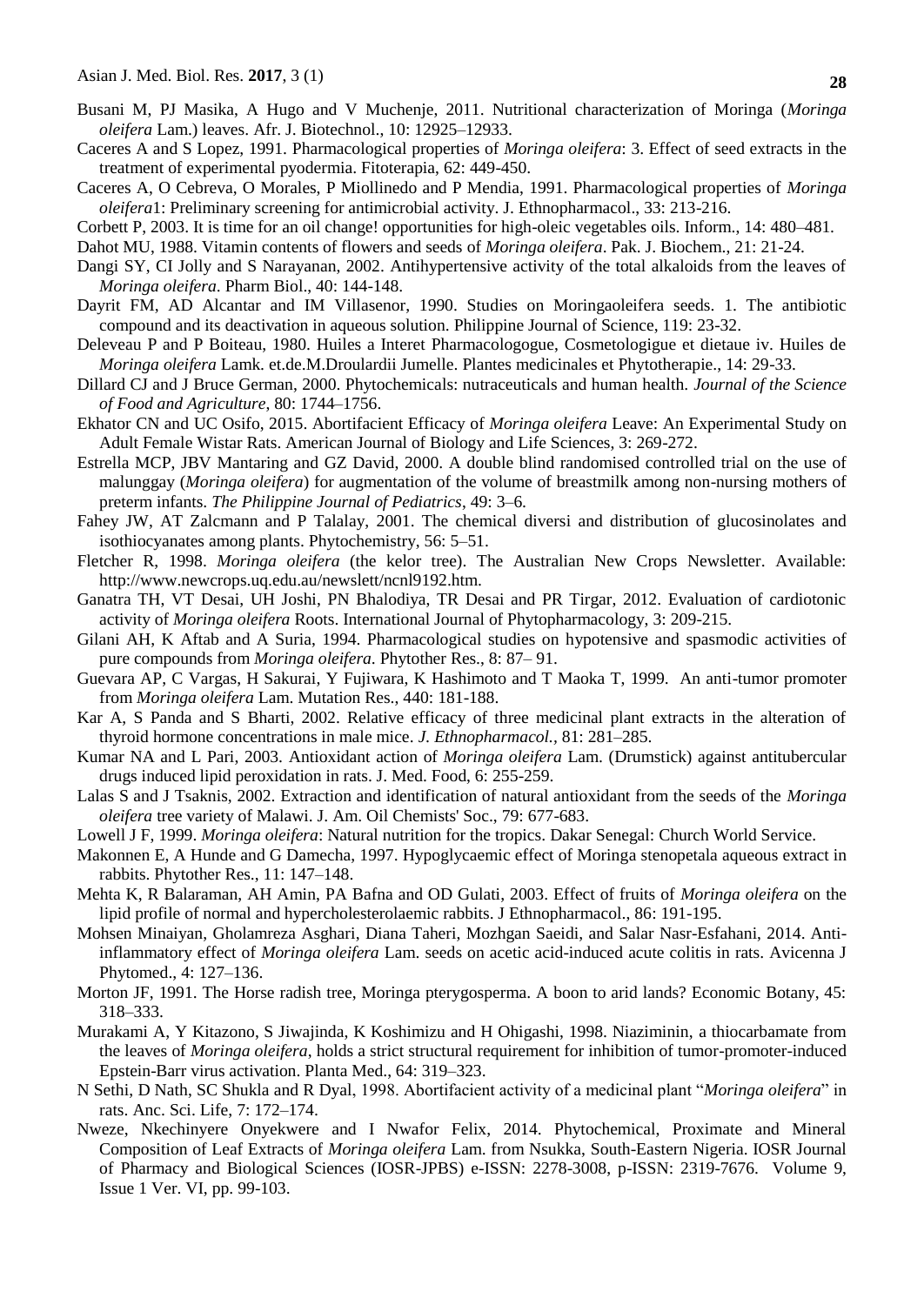- Olusola ATE, 2006. Archive Vibrant Health with Nature. Keep Hope Alive Series. Jos, Nigeria: Unijos Consultancy Limited Press; The miracle tree: *Moringa oleifera* (drumstick) pp. 120–136.
- Orwa C, A Mutua, R Kindt, R Jamnadass and S Anthony, 2009. Agroforestree Database: a tree reference and selection guide version 4.0. World Agroforestry Centre, Kenya*.*
- Pal SK, PK Mukherjee and BP Saha, 1995. Studies on the antiulcer activity of *Moringa oleifera* leaf extract on gastric ulcer models in rats. Phytother Res., 9: 463-465.
- Pankaj G Jain, Savita D Patil, Nitin G Haswani, Manoj V Girase, Sanjay J Surana, 2010. Hypolipidemic activity of *Moringa oleifera* Lam., Moringaceae, on high fat diet induced hyperlipidemia in albino rats. Rev. bras. farmacogn. Vol. 20 no. 6 Curitiba Epub Nov 12.
- [Pari L](http://www.ncbi.nlm.nih.gov/pubmed/?term=Pari%20L%5BAuthor%5D&cauthor=true&cauthor_uid=12495589) and NA [Kumar,](http://www.ncbi.nlm.nih.gov/pubmed/?term=Kumar%20NA%5BAuthor%5D&cauthor=true&cauthor_uid=12495589) 2002. Hepatoprotective activity of *Moringa oleifera* on antitubercular drug-induced liver damage in rats. J. Med. Food, 5: 171-177.
- Perumal Siddhuraju and Klaus Becker, 2003. Antioxidant Properties of Various Solvent Extracts of Total Phenolic Constituents from Three Different Agroclimatic Origins of Drumstick Tree (*Moringa oleifera*  Lam.) Leaves. J. Agric. Food Chem., 51: 2144-2155.
- Peter Taiwo Olagbemide Philip and CN Alikwe, 2014. Proximate Analysis and Chemical Composition of Raw and Defatted Moringa oleifera Kernel. Advances in Life Science and Technology., ISSN (Paper)2224-7181 ISSN (Online)2225-062X.
- Prakash AO, RK Tewari, S Shulka, R Mathur and KK Tewari, 1987. Post-coital antifertility effect of some medicinal plants in rats. Indian Drugs, 25: 40-44.
- Quattrocchi and Umberto, 2000. CRC World Dictionary of Plants Names: Common Names, Scientific Names, Eponyms, Synonyms and Etymology., 3. CRC Press. P. 1731.
- Ramachandran C, KV Peter and PK Gopalakrishnan, 1980. Drumstick (*Moringa oleifera*): a multipurpose Indian vegetable. Economic Botany, 34: 276–283.
- [Reetu Toppo,](http://www.ncbi.nlm.nih.gov/pubmed/?term=Toppo%20R%5BAuthor%5D&cauthor=true&cauthor_uid=27047130) [Birendra Kumar Roy,](http://www.ncbi.nlm.nih.gov/pubmed/?term=Roy%20BK%5BAuthor%5D&cauthor=true&cauthor_uid=27047130) [Ravuri Halley Gora,](http://www.ncbi.nlm.nih.gov/pubmed/?term=Gora%20RH%5BAuthor%5D&cauthor=true&cauthor_uid=27047130) [Sushma Lalita Baxla,](http://www.ncbi.nlm.nih.gov/pubmed/?term=Baxla%20SL%5BAuthor%5D&cauthor=true&cauthor_uid=27047130) and [Prabhat Kumar,](http://www.ncbi.nlm.nih.gov/pubmed/?term=Kumar%20P%5BAuthor%5D&cauthor=true&cauthor_uid=27047130) 2015. Hepatoprotective activity of *Moringa oleifera* against cadmium toxicity in rats. Vet. World, 8: 537–540.
- Rockwood JL, BG Anderson and DA Casamatta, 2013. Potential uses of *Moringa oleifera* and an examination of antibiotic efficacy conferred by *M. oleifera* seed and leaf extracts using crude extraction techniques available to underserved indigenous populations. International Journal of Phytothearpy Research., 2013; ISSN 2278 – 5701.
- [Sheikh A,](http://www.ncbi.nlm.nih.gov/pubmed/?term=Sheikh%20A%5BAuthor%5D&cauthor=true&cauthor_uid=25183111) F [Yeasmin,](http://www.ncbi.nlm.nih.gov/pubmed/?term=Yeasmin%20F%5BAuthor%5D&cauthor=true&cauthor_uid=25183111) S [Agarwal,](http://www.ncbi.nlm.nih.gov/pubmed/?term=Agarwal%20S%5BAuthor%5D&cauthor=true&cauthor_uid=25183111) M [Rahman,](http://www.ncbi.nlm.nih.gov/pubmed/?term=Rahman%20M%5BAuthor%5D&cauthor=true&cauthor_uid=25183111) K [Islam,](http://www.ncbi.nlm.nih.gov/pubmed/?term=Islam%20K%5BAuthor%5D&cauthor=true&cauthor_uid=25183111) E [Hossain,](http://www.ncbi.nlm.nih.gov/pubmed/?term=Hossain%20E%5BAuthor%5D&cauthor=true&cauthor_uid=25183111) S [Hossain,](http://www.ncbi.nlm.nih.gov/pubmed/?term=Hossain%20S%5BAuthor%5D&cauthor=true&cauthor_uid=25183111) MR [Karim,](http://www.ncbi.nlm.nih.gov/pubmed/?term=Karim%20MR%5BAuthor%5D&cauthor=true&cauthor_uid=25183111) F [Nikkon,](http://www.ncbi.nlm.nih.gov/pubmed/?term=Nikkon%20F%5BAuthor%5D&cauthor=true&cauthor_uid=25183111) ZA [Saud](http://www.ncbi.nlm.nih.gov/pubmed/?term=Saud%20ZA%5BAuthor%5D&cauthor=true&cauthor_uid=25183111) and K [Hossain.](http://www.ncbi.nlm.nih.gov/pubmed/?term=Hossain%20K%5BAuthor%5D&cauthor=true&cauthor_uid=25183111) 2014. Protective effects of *Moringa oleifera* Lam. leaves against arsenic-induced toxicity in mice. [Asian Pac. J. Trop. Biomed](http://www.ncbi.nlm.nih.gov/pubmed/25183111)*.*, 4: S353-8.
- Shih MC, CM Chang, SM Kang and ML Tsai, 2011. Effect of Different Parts (Leaf, Stem and Stalk) and Seasons (Summer and Winter) on the Chemical Compositions and Antioxidant Activity of *Moringa oleifera*. Int. J. Mol. Sci., 12: 6077-6088.
- Shoba FG, VA Babu, M Parimala and J Sathya, 2014. In vitro evaluation of antimicrobial activity of *Moringa oleifera* and momordica charantia seeds. IJPSR, 5: 1988-1993.
- Siddhuraju P and K Becker, 2003. Antioxidant properties of various solvent extracts of total phenolic constituents from three different agro-climatic origins of drumstick tree (*Moringa oleifera* Lam.). J. Agri. Food Chem., 15: 2144-2155.
- Sobhy A E Sohaimy, Gamal M Hamad, Sameh E Mohamed, Mohamed H Amar and Rashad R Al-Hindi, 2015. Global Advanced Research Journal of Agricultural Science (ISSN: 2315-5094) Vol. 4(4) pp. 188-199, April.
- Somali M, M Bajneid and S AL-Fhaimani, 1984. Chemical composition and characteristics of Moringa peregrine seeds and seeds oil. J. Am. Oil Chem. Soc., 61: 85-86.
- Sreelatha S and PR Padma, 2009. Antioxidant activity and total phenolic content of *Moringa oleifera* leaves in two stages of maturity. Plant Foods Hum Nutr., 64: 303-311.
- Tahiliani P and A Kar, 2000. Role of *Moringa oleifera* leaf extract in the regulation of thyroid hormone status in adult male and female rats. Pharmacol Res., 4: 319-323.
- Thawatchai Prabsattroo, Jintanaporn Wattanathorn, Sitthichai Iamsaard, Pichet Somsapt, Opass Sritragool, Wipawee Thukhummee and Supaporn Muchimapura, 2015. *Moringa oleifera* extract enhances sexual performance in stressed rats. [J. Zhejiang Univ. Sci. B,](http://www.ncbi.nlm.nih.gov/pubmed/25743119) 16:179-90.
- Varsha Zade and Dinesh Dabhadkar, 2015*.* Antifertility effect of alcoholic extract of *Moringa oleifera* stem bark on estrous cycle and estrogenic activity of female albino rat. American Journal of Advanced Drug Delivery, 3: 223-235.